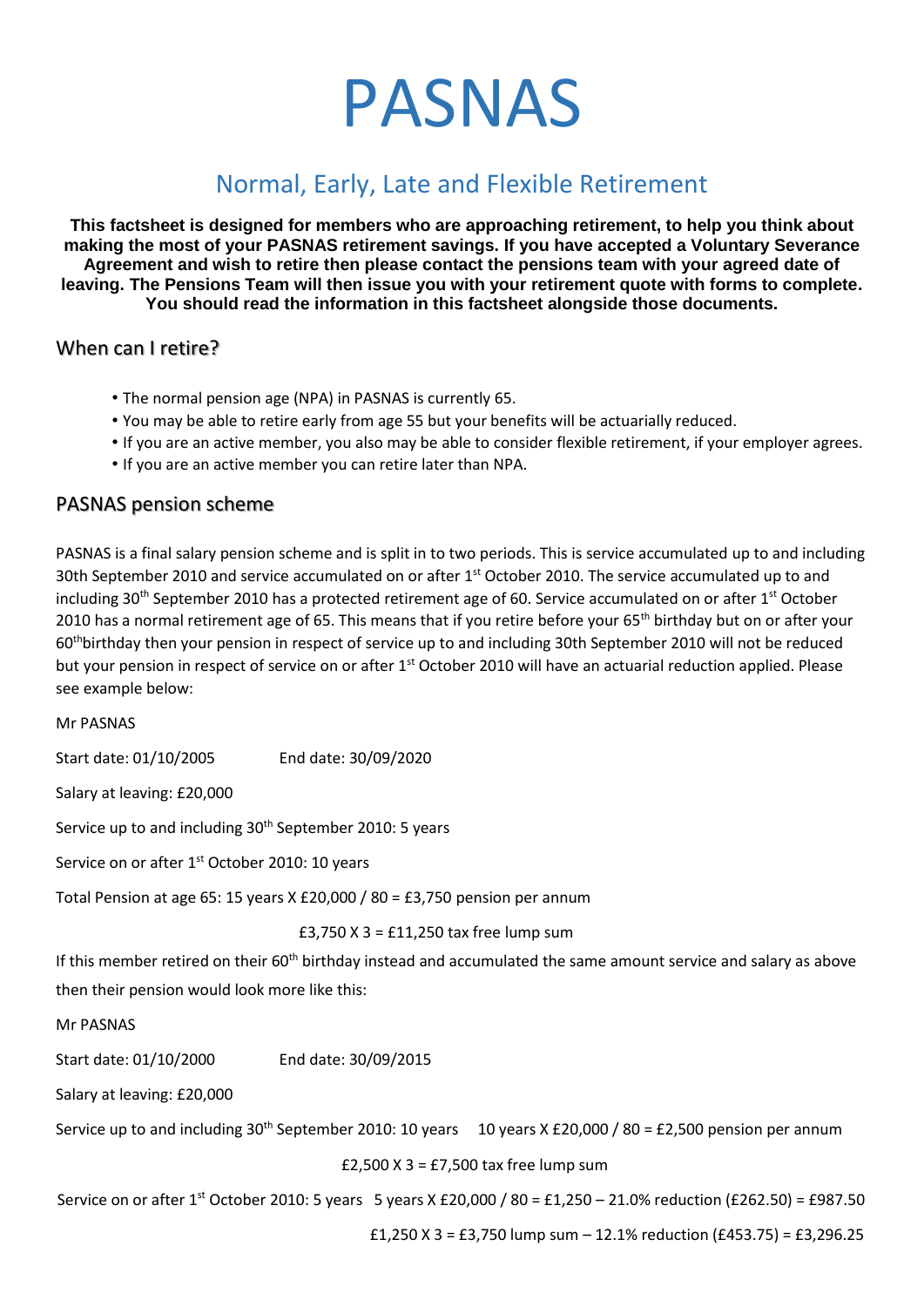Total pension and lump sum after reductions:

Pension: £3,487.50

Tax Free Lump sum: £10,796.25

If you retire after your 65<sup>th</sup> birthday as an active member, your benefits would be treated in the same way as you retiring on your 65<sup>th</sup> birthday with no reductions applied. You would still accrue benefits passed your NPA and have full life assurance protection.

### Flexible Retirement

Flexible retirement allows you to draw a proportion of your pension and tax-free cash lump sum but while still continuing to work, albeit at reduced hours and salary. You must drop your working hours by at least 20% if you take up flexible retirement. Importantly, you still build up more benefits based on your future membership in the scheme.

The earliest age at which you could flex part of your benefits is currently age 55.

You can take part of your benefits on two occasions whilst continuing to work; on the third occasion you would have to fully retire, receive the remainder of your benefits and have 'retired' as defined in the PASNAS rules.

#### How much can I flex on each occasion?

You can draw between a maximum of 80% and a minimum of 20% of your benefits. However, if you flex 80% on the first flex then to draw further benefits you must fully retire.

If you flexed 50% on the first occasion, then on the second occasion you could flex up to 30% if you intended to remain in employment. Remember, at each flex you must reduce your current working hours and salary by at least 20%.

#### What happens to the benefits I've not drawn and what about future contributions?

When you flex part of your benefits, you will continue to contribute to PASNAS on a part-time basis up until the point you fully retire. You will therefore continue to build up additional benefits going forward, which will increase the amount of benefits that you have yet to draw. Your final benefits will then be based on your total benefits, less the value of benefits already flexed. Using the example on page 1, your flexible retirement benefits would look more like this if you took 80% of your benefits:

| Mr PASNAS                                                                   |                               |  |  |
|-----------------------------------------------------------------------------|-------------------------------|--|--|
| Start date: 01/10/2005                                                      | End date: 30/09/2020          |  |  |
| Salary at leaving: £20,000                                                  |                               |  |  |
| Service up to and including 30 <sup>th</sup> September 2010: 5 years        |                               |  |  |
| Service on or after 1 <sup>st</sup> October 2010: 10 years                  |                               |  |  |
| Total Pension at age 65: 15 years X £20,000 / 80 = £3,750 pension per annum |                               |  |  |
|                                                                             | £3,750 X 3 = £11,250 lump sum |  |  |
|                                                                             |                               |  |  |

 $£3,750 \times 80\% = £3,000$  pension per annum (£750 left for when you fully retire)  $£11,250 \times 80\% = £9,000$  tax free lump sum  $£2,250$  left for when you fully retire)

In addition to this you will also be receiving your part time salary from your employer.